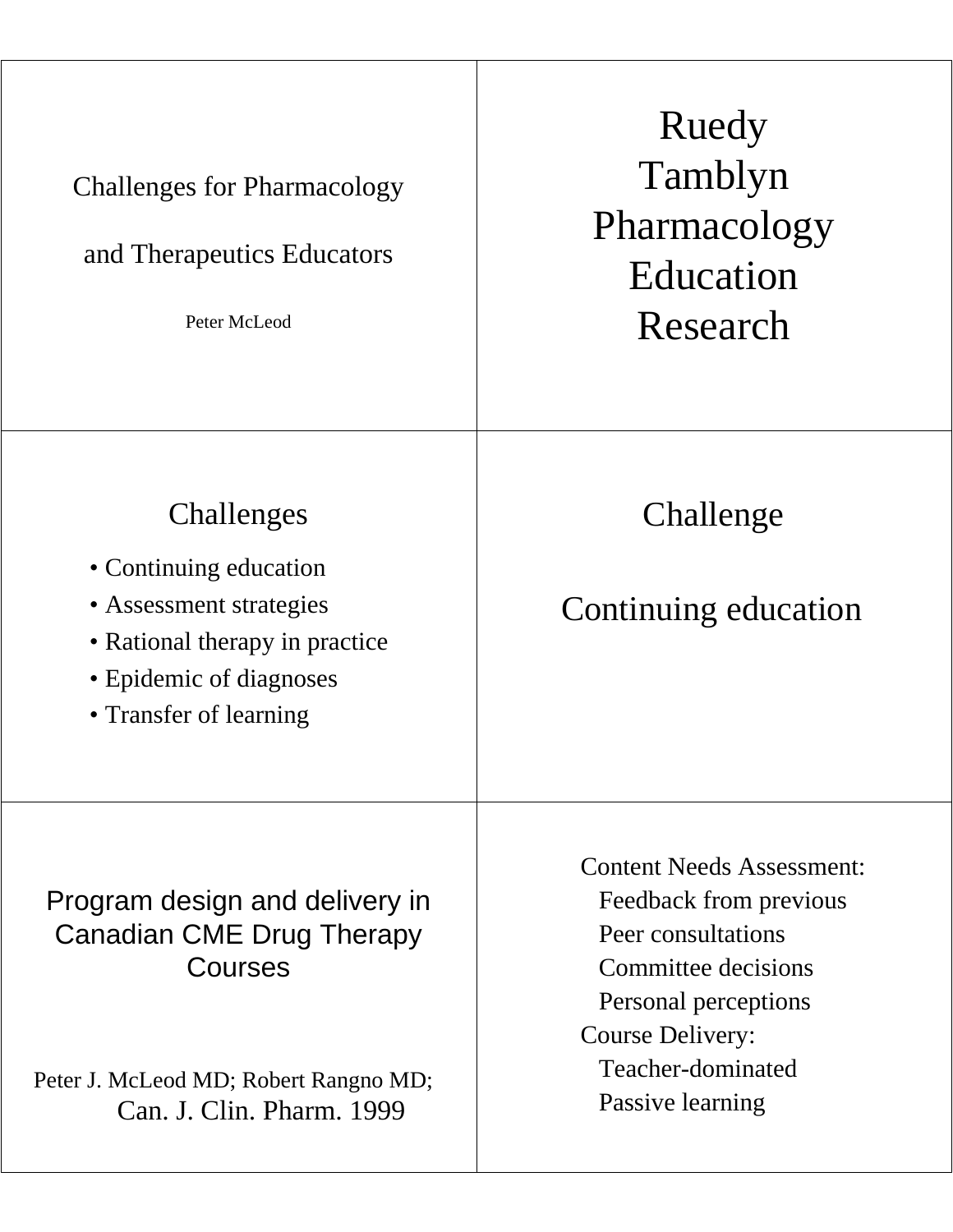| If formal CME is ineffective,<br>why do physicians still<br>participate?<br>P.J. McLeod & A.H. McLeod<br><b>McGill Centre for Medical Education</b><br><b>Medical Teacher 2004</b> | <b>Formal CME</b><br>Participation<br>833 practicing physicians<br>$\bullet$ Fun<br>• Combat obsolescence<br>• Curiosity<br>• Reassurance |
|------------------------------------------------------------------------------------------------------------------------------------------------------------------------------------|-------------------------------------------------------------------------------------------------------------------------------------------|
| Far too large a selection of<br>treatment of disease is today<br>controlled by the big<br>manufacturing pharmacists who<br>have enslaved us in a plausible<br>pseudoscience        |                                                                                                                                           |
| Answers?<br>• Get the professional<br>organizations involved<br>• Think about academic<br>detailing<br>• Think about practice-based<br>learner-driven activities                   | Challenge<br>consider 'newer'<br>assessment strategies                                                                                    |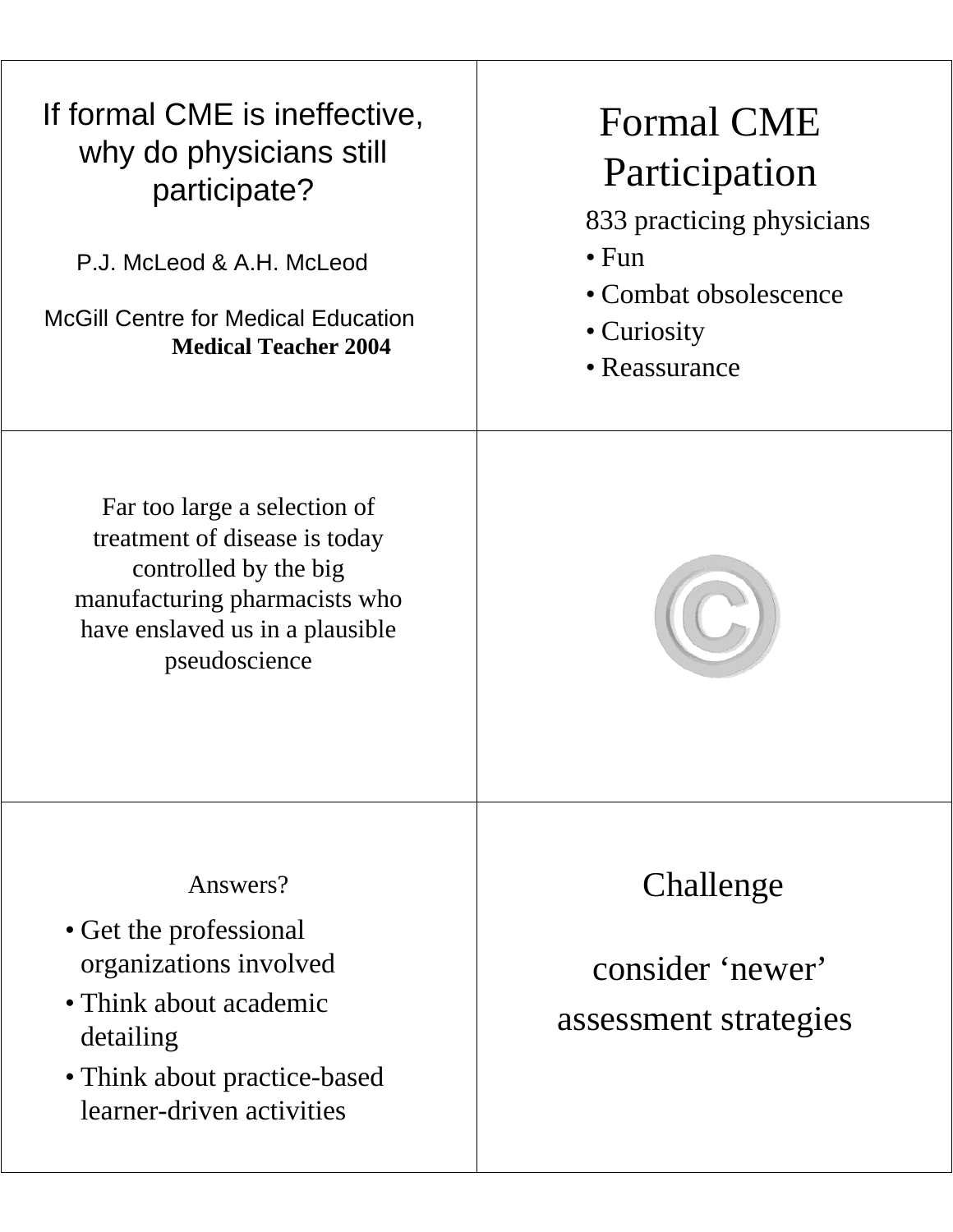| <b>Assessment drives</b><br>learning                                                                                                                            | Assessment methods<br>$\bullet$ Orals<br>$\bullet$ MCQs<br>• Essay<br>$\bullet$ OSCE |
|-----------------------------------------------------------------------------------------------------------------------------------------------------------------|--------------------------------------------------------------------------------------|
| 'Newer' assessment instruments<br>$\bullet$ Mini CEX<br>• portfolio assessment<br>• Script concordance test<br>• Therapeutics OSCE's<br>• Audit of case records | Challenge<br>The epidemic of<br>diagnoses                                            |
| Diagnoses<br>• Sadness<br>• Twitchy legs<br>• Mood swings<br>· Insomnia<br>• Prediabetes<br>• prehypertension                                                   | Answer?<br>• Education                                                               |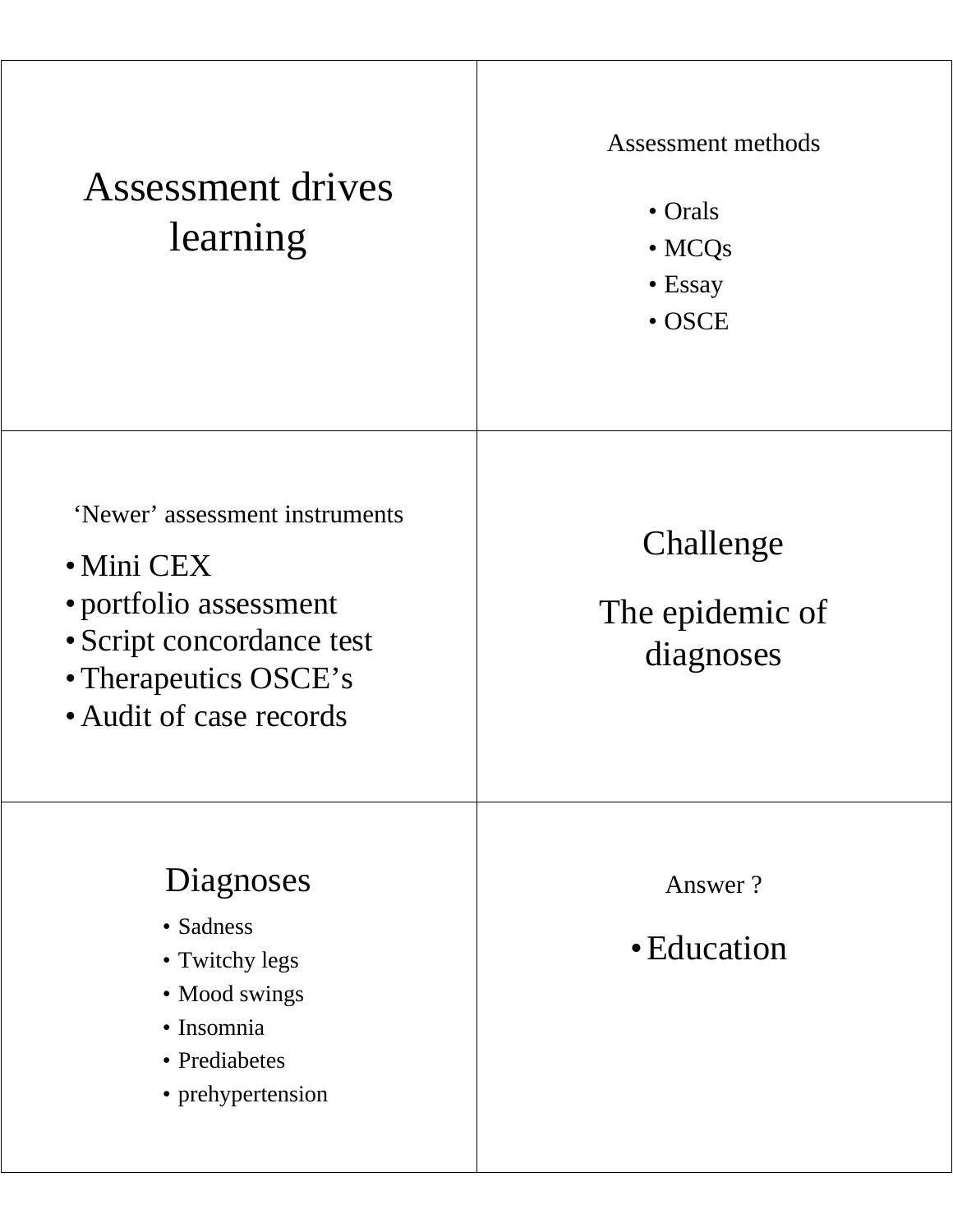| Challenge<br>Rational drug use<br>in practice                                                                                                                                                                                                                                                            | Defining inappropriate<br>practices in prescribing for<br>elderly people: a national<br>consensus panel<br>Peter J. McLeod, MD; Allen R.<br>Huang, MD; Robyn M. Tamblyn,<br>PhD; David C. Gayton, MD<br><b>CMAJ</b>                                  |
|----------------------------------------------------------------------------------------------------------------------------------------------------------------------------------------------------------------------------------------------------------------------------------------------------------|------------------------------------------------------------------------------------------------------------------------------------------------------------------------------------------------------------------------------------------------------|
| Inappropriate<br>Prescribing<br>32 member national panel<br>• 3 categories<br>- generally contraindicated<br>- drug-disease interactions<br>- drug-drug interactions<br>• 71 prescribing practices                                                                                                       | Questionable prescribing<br>for elderly patients in<br>Quebec<br>R.M. Tamblyn, P.J. McLeod, M. Abrahamowicz,<br>J. Monette, D.C. Gayton, L. Berkson, W.D.<br>Dauphinee, R. M. Grad, A.R. Huang, L.M. Issac,<br><b>CMAJ</b>                           |
| Do Too Many Cooks Spoil the Broth?<br>Multiple Physician Involvement in<br><b>Medical Management of Elderly</b><br><b>Patients and Potentially Inappropriate</b><br><b>Drug Combinations</b><br>Robyn Tamblyn, PhD; Peter J. McLeod, MD;<br>Michal Abrahamowicz, PhD; Rejean Laprise, PhD<br><b>CMAJ</b> | <b>Questionable Prescribing</b><br>• Two Ca channel blockers 4%<br>• Thiazide + Thiazide<br>2%<br>14%<br>$\bullet$ BZDP + BZDP<br>$\bullet$ NSAID + NSAID<br>5%<br>3%<br>$\bullet$ ASA + ASA<br>$\bullet$ ACEI + ACEI<br>• K sparer $+$ K supplement |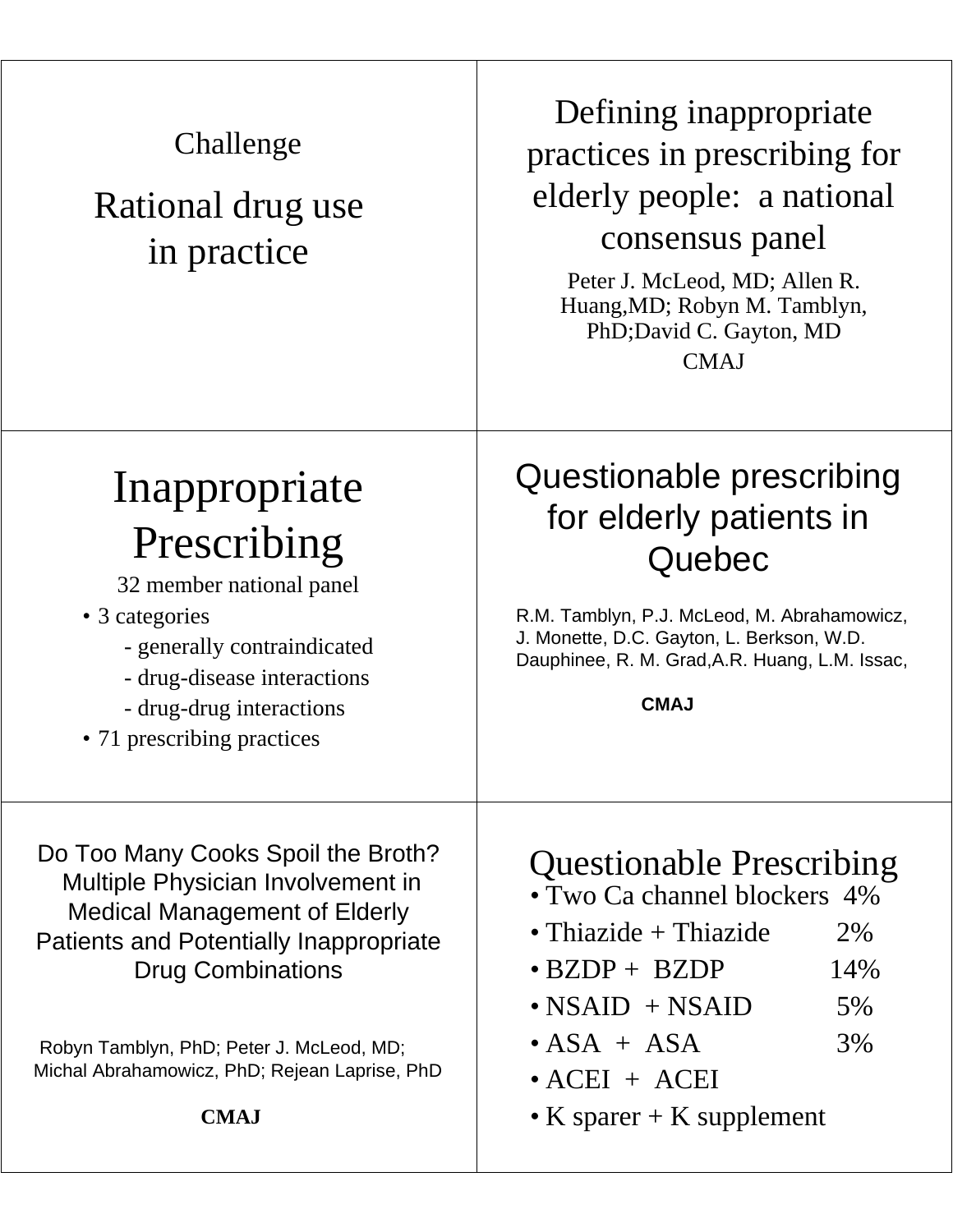| Inappropriate Drug Combinations<br>Direct correlation with number<br>of prescribers<br>Negative correlation with number<br>of pharmacies                                                                                                                            | Challenge<br>Transfer of learning                                                                                        |
|---------------------------------------------------------------------------------------------------------------------------------------------------------------------------------------------------------------------------------------------------------------------|--------------------------------------------------------------------------------------------------------------------------|
| Use of Standardized Patients<br>to Assess Between-Physician<br>Variations in Resource<br>Utilization<br>Peter J. McLeod, MD; Robyn M. Tamblyn, PhD; David<br>Gayton, MD; Roland Grad, MD; Linda Snell, MD; Laeora<br>Berkson, MD; Michal Abrahamowicz, PhD.<br>JAMA | <b>Standardized Patients</b><br>•312 total SP visits<br>•112 physicians<br>• Extreme variations in<br>cost of management |
| Does Knowledge of Drug<br><b>Prescribing Predict Drug</b><br>Management of<br><b>Standardized Patients in</b><br><b>Office Practice</b><br>Roland Grad, Robyn Tamblyn, Peter McLeod,<br>Linda Snell, Alfred Ilescas, Don Boudreau<br><b>Medical Education</b>       | $Knowledge -$<br>Performance<br>Correlation $= 0.22$                                                                     |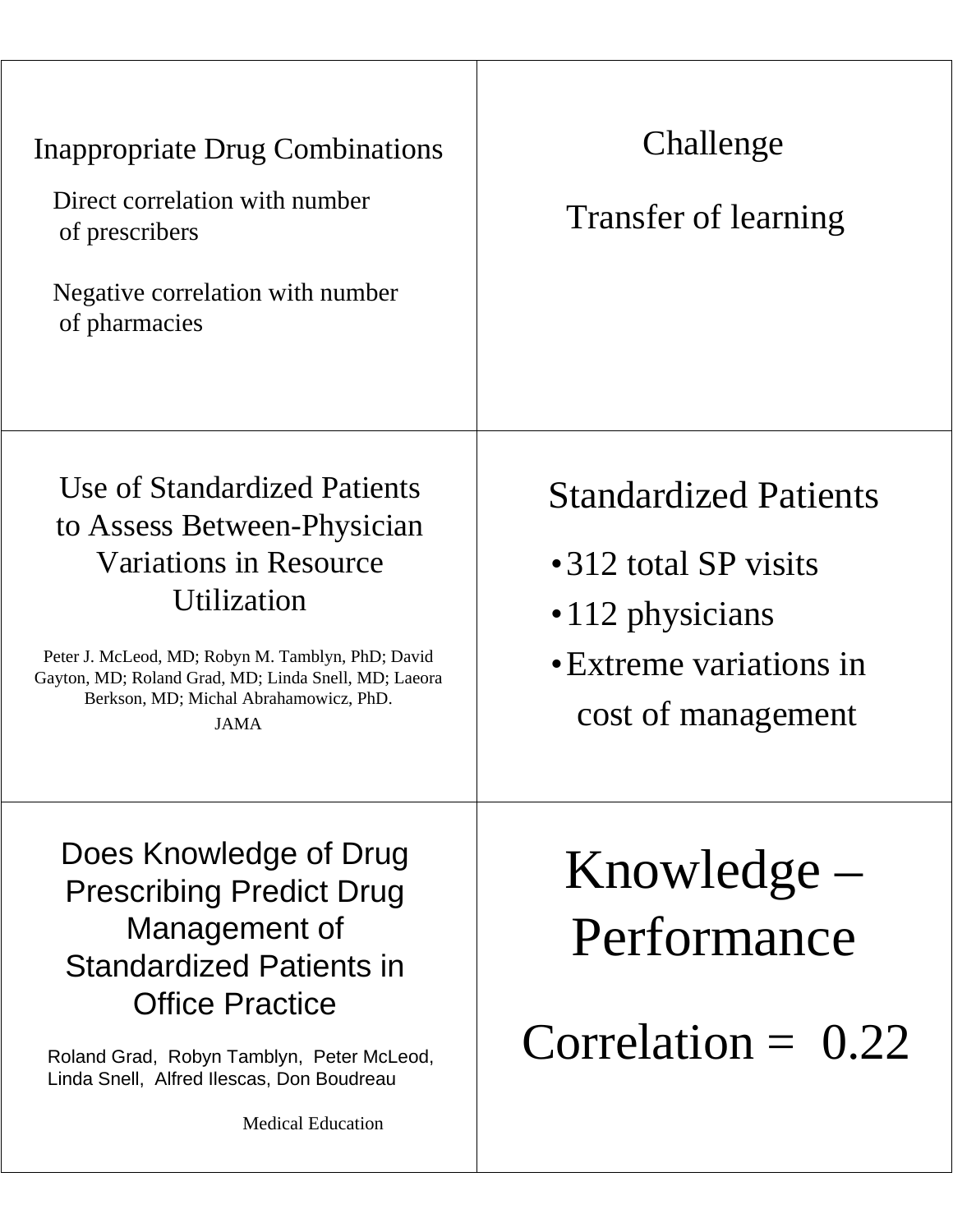| Association between licensing<br><b>Examination Scores and Resource</b><br>Use and Quality of Care in<br><b>Primary Care Practice</b><br>Robyn Tamblyn PhD; Michal Abrahamowicz PhD;<br>Carlos Brailovsky MD; M.A.; Paul Grand'Maison MD,<br>MSc; Joelle Lescop MD, MPH; John Norcini PhD;<br>Nadyne Girard MSc; Jeannie Haggerty MSc.<br>JAMA. | Exam success predicts<br>• Fewer inappropriate prescriptions<br>• More referrals for consultation<br>• More disease-specific vs. symptom-<br>specific medications prescribed<br>• More mammography for $>50$ |
|-------------------------------------------------------------------------------------------------------------------------------------------------------------------------------------------------------------------------------------------------------------------------------------------------------------------------------------------------|--------------------------------------------------------------------------------------------------------------------------------------------------------------------------------------------------------------|
| Transfer of learning<br>• Authentic learning<br>• Use of analogies<br>• Contrastive learning<br>• Active, engaged learners<br>• Use of multiple media<br>• Reflective learning                                                                                                                                                                  | Wisdom of the ages                                                                                                                                                                                           |
| The Epidemic of Diagnoses<br>The arrival in town of a good<br>clown is more benefit to the<br>people than the arrival of 20<br>asses laden with medicine<br>T Sydenham                                                                                                                                                                          | Assessment<br>You can observe a lot just by<br>watchin'<br>Y Berra                                                                                                                                           |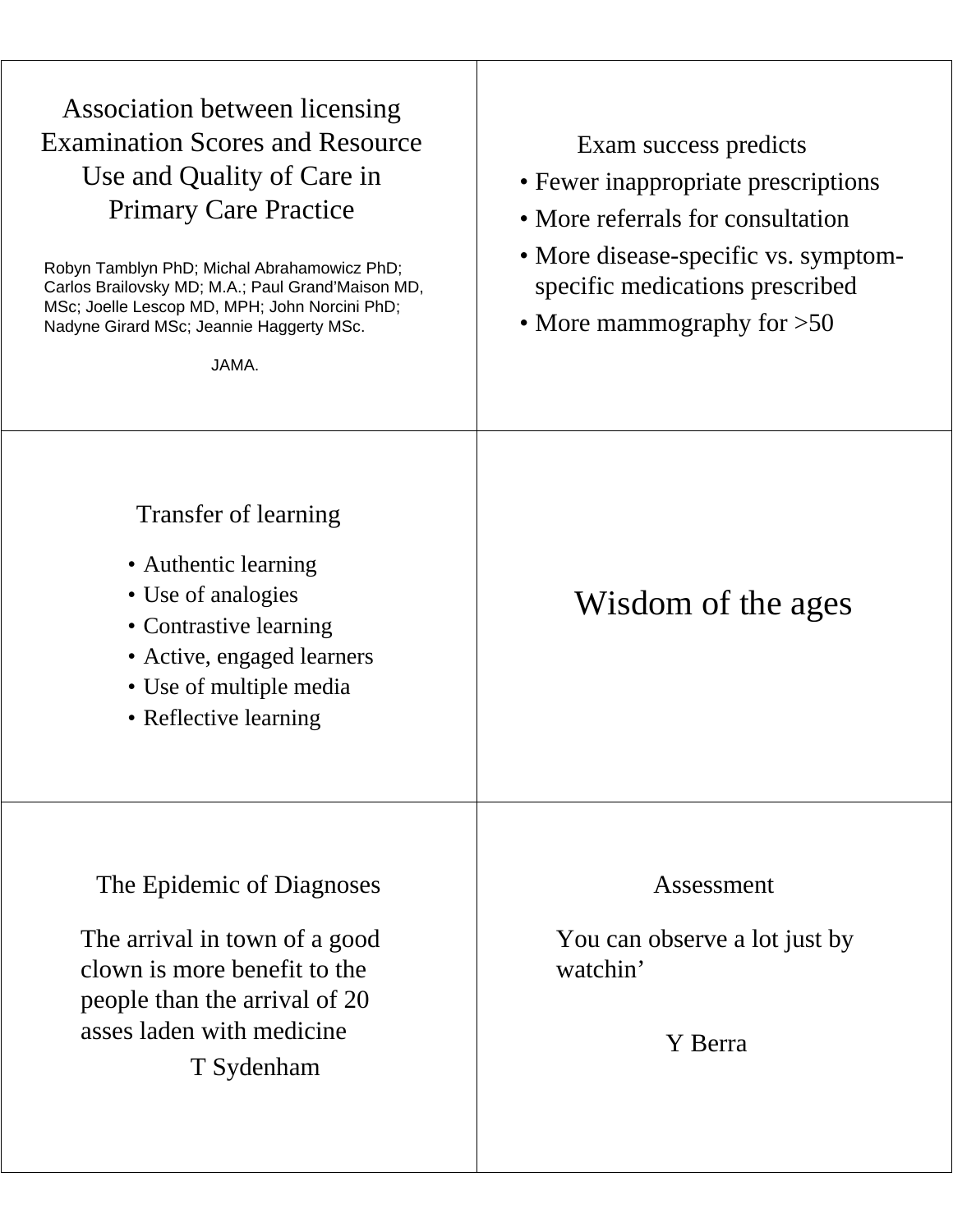| Dear Heather, Please walk<br>by me again with a drink in<br>your hand<br><b>Leonard Cohen</b>                                                              | <b>CME</b><br>One of the first duties of the<br>physician is to educate the<br>masses not to take medicine<br>W. Osler                                          |
|------------------------------------------------------------------------------------------------------------------------------------------------------------|-----------------------------------------------------------------------------------------------------------------------------------------------------------------|
| Transfer of learning<br>After all, the greatest difficulty in<br>life is to make knowledge<br>effective, to convert it into<br>practical wisdom<br>W.Osler | Rational therapy<br>To be a successful practitioner,<br>one needs but 5 drugs<br>J Ruedy                                                                        |
|                                                                                                                                                            | <b>Sample Combinations</b><br>• K sparer plus K supplement<br>• Two or more Ca blockers<br>• Two or more ACE inhibitors<br>• Two or more $TCA's$<br>• Two ASA's |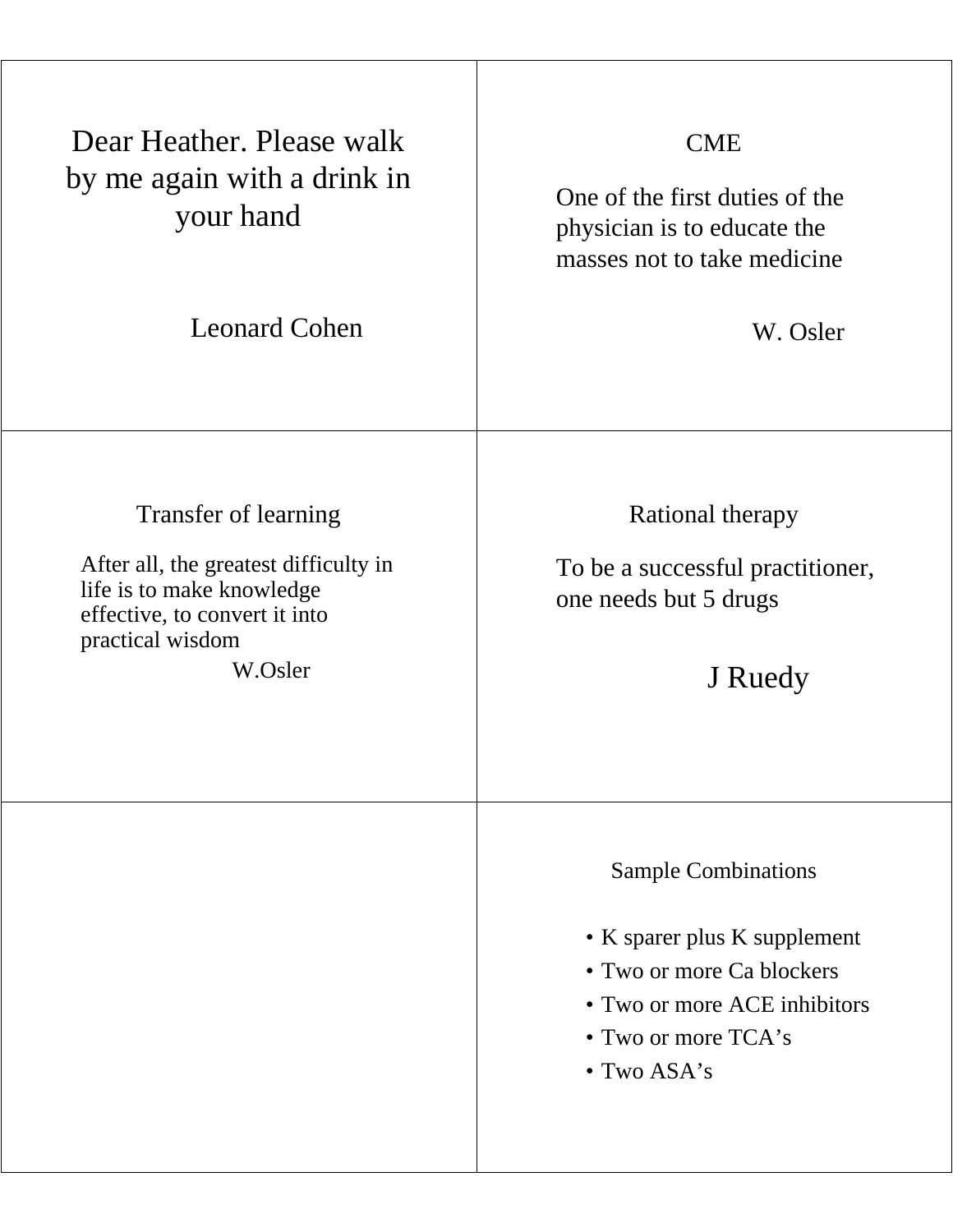#### Faculty Attitudes toward Various Teaching Formats at Two Canadian Medical Schools

P.J. McLeod, M.D., McGill University, Faculty of Medicine, Quebec; N.H. Shear, M.D., University of Toronto Faculty of Medicine, Ontario; S.M. MacLeod, M.D., McMaster University School of Medicine, Ontario

**ACADEMIC MEDICINE 1991**

### Attitudes to Teaching Formats

Enthusiasm for teaching 75% Enthusiasm for:

- SG clinical teaching 75%
- Seminar format 50%
- Lecture format 13%

#### Treatment of Benign Prostatic Hypertrophy with Medrogestone

Robert E. Rangno, M.D., FRCPC , Peter J. McLeod, M.D., FRCPC, John Ruedy, M.D.C.M., FRCPC, & R.I. Ogilvie, M.D.C.M., FRCPC

Montreal, Quebec, Canada

Clin Pharm Therap.1971

# BPH Treatment •Medrogestone works !

Education & Practice Characteristics Predict Inappropriate Prescribing Excessive LABZ doses –Recent graduates –Single medical school –University affiliation

### Academic Detailing

- 5 Pharmacists
- Lectures ; education materials; provider profiles ; meet 25-50 MDs each
- Prescribing profiles changed to closely follow national recommendations